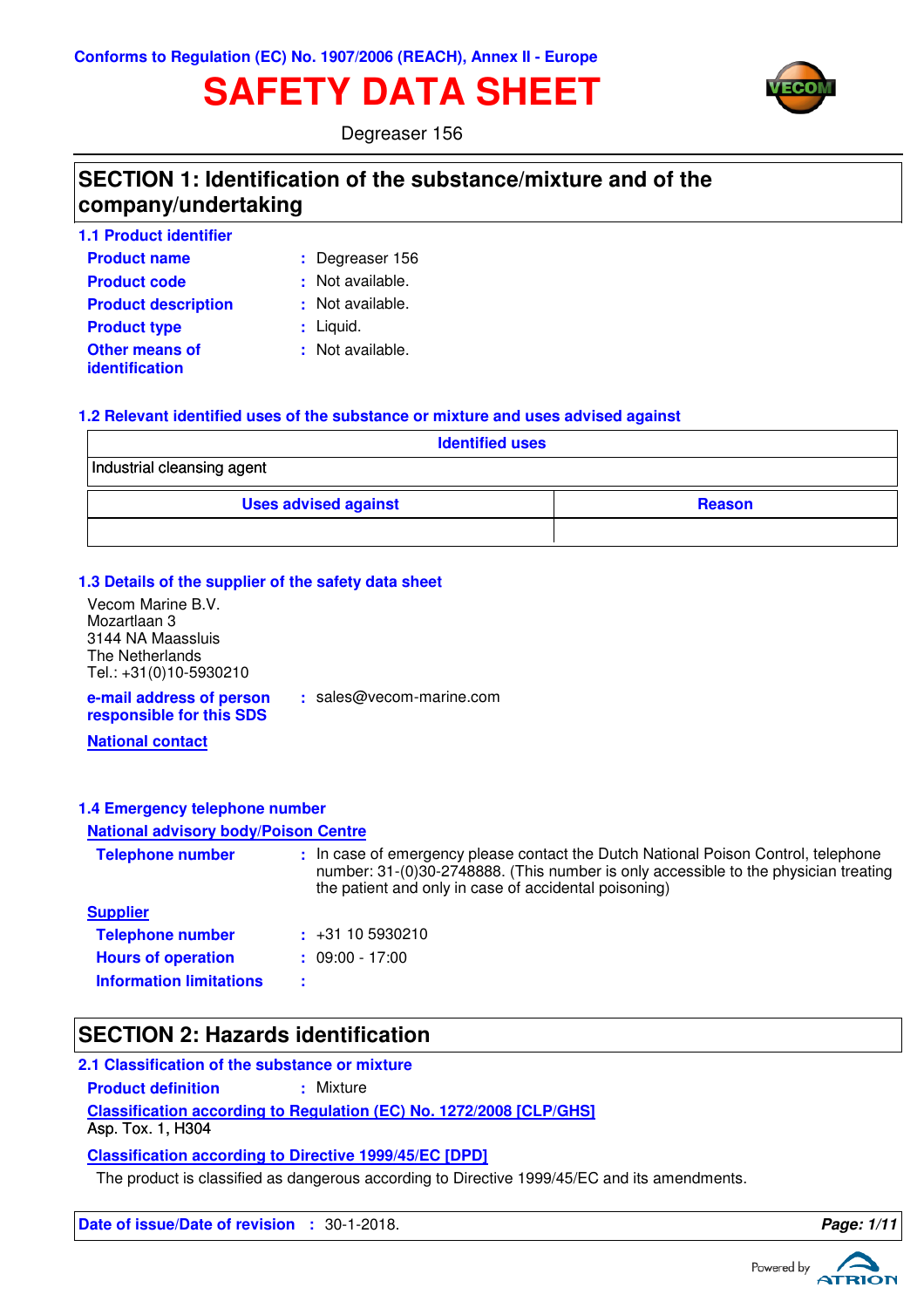### **SECTION 2: Hazards identification**

#### **Classification :** Xn; R65

**Human health hazards :** Harmful: may cause lung damage if swallowed.

See Section 11 for more detailed information on health effects and symptoms. See Section 16 for the full text of the R phrases or H statements declared above.

| <b>2.2 Label elements</b>                                            |                                                                                           |
|----------------------------------------------------------------------|-------------------------------------------------------------------------------------------|
| <b>Hazard pictograms</b>                                             |                                                                                           |
| <b>Signal word</b>                                                   | : Danger                                                                                  |
| <b>Hazard statements</b>                                             | : May be fatal if swallowed and enters airways.                                           |
| <b>Precautionary statements</b>                                      |                                                                                           |
| <b>Prevention</b>                                                    | : Not applicable.                                                                         |
| <b>Response</b>                                                      | : IF SWALLOWED: Immediately call a POISON CENTER or physician. Do NOT<br>induce vomiting. |
| <b>Storage</b>                                                       | : Store locked up.                                                                        |
| <b>Disposal</b>                                                      | : Not applicable.                                                                         |
| <b>Hazardous ingredients</b>                                         | : Alkanes, C11-15-iso-                                                                    |
| <b>Supplemental label</b><br>elements                                | : Repeated exposure may cause skin dryness or cracking.                                   |
| <b>Special packaging requirements</b>                                |                                                                                           |
| <b>Containers to be fitted</b><br>with child-resistant<br>fastenings | : Not applicable.                                                                         |
| <b>Tactile warning of danger</b>                                     | : Not applicable.                                                                         |

#### **2.3 Other hazards**

**Other hazards which do : not result in classification** : Not available.

### **SECTION 3: Composition/information on ingredients**

| <b>Substance/mixture</b>          | : Mixture                                                                 |               |                                                                             |                                                                                 |             |
|-----------------------------------|---------------------------------------------------------------------------|---------------|-----------------------------------------------------------------------------|---------------------------------------------------------------------------------|-------------|
|                                   |                                                                           |               |                                                                             | <b>Classification</b>                                                           |             |
| <b>Product/ingredient</b><br>name | <b>Identifiers</b>                                                        | $\frac{9}{6}$ | 67/548/EEC                                                                  | <b>Regulation (EC) No.</b><br>1272/2008 [CLP]                                   | <b>Type</b> |
| Alkanes, C11-15-iso-              | EC: 292-460-6<br>CAS: 90622-58-5                                          | 50-75         | Xn; R65<br>R66                                                              | Asp. Tox. 1, H304                                                               | $[1]$       |
| Alkanes, C9-12-iso-               | <b>REACH #: 01-</b><br>2119472146-39 <br>EC: 292-459-0<br>CAS: 90622-57-4 | 50-75         | Xn; R65<br>R66<br>R <sub>53</sub>                                           | Flam. Lig. 3, H226<br>Asp. Tox. 1, H304<br>Aquatic Chronic 4, H413              | $[1]$       |
|                                   |                                                                           |               | See Section 16 for<br>the full text of the R-<br>phrases declared<br>above. | See Section 16 for the<br>I full text of the H<br>statements declared<br>above. |             |

There are no additional ingredients present which, within the current knowledge of the supplier and in the concentrations applicable, are classified as hazardous to health or the environment, are PBTs or vPvBs or have been assigned a workplace exposure limit and hence require reporting in this section.

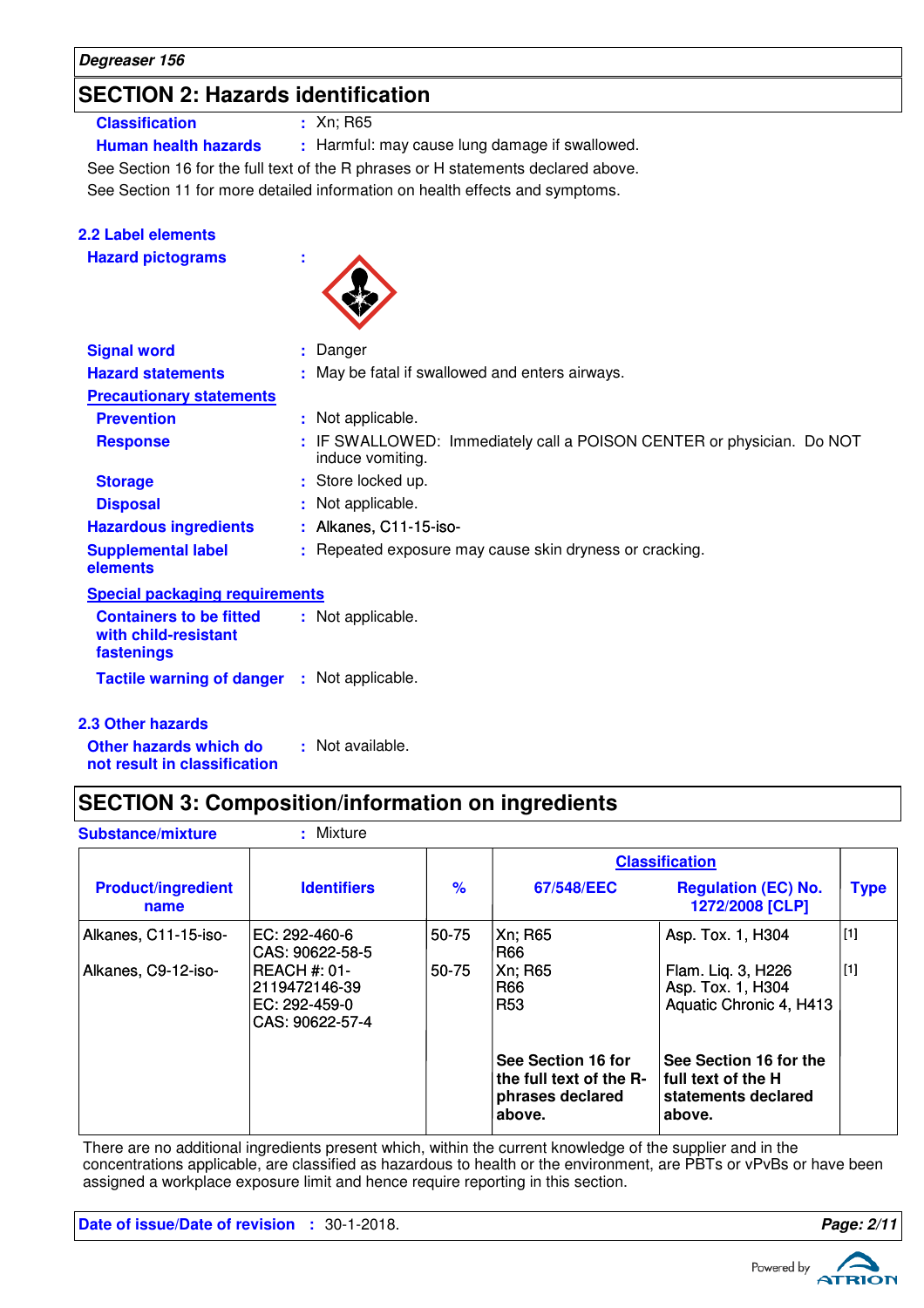### **SECTION 3: Composition/information on ingredients**

**Type** 

- [1] Substance classified with a health or environmental hazard
- [2] Substance with a workplace exposure limit
- [3] Substance meets the criteria for PBT according to Regulation (EC) No. 1907/2006, Annex XIII
- [4] Substance meets the criteria for vPvB according to Regulation (EC) No. 1907/2006, Annex XIII

Occupational exposure limits, if available, are listed in Section 8.

### **SECTION 4: First aid measures**

| <b>4.1 Description of first aid measures</b> |                                                                                                                                                                                                             |
|----------------------------------------------|-------------------------------------------------------------------------------------------------------------------------------------------------------------------------------------------------------------|
| <b>General</b>                               | : In all cases of doubt, or when symptoms persist, seek medical attention. Never give<br>anything by mouth to an unconscious person. If unconscious, place in recovery<br>position and seek medical advice. |
| <b>Eye contact</b>                           | : Check for and remove any contact lenses. Immediately flush eyes with running water<br>for at least 15 minutes, keeping eyelids open. Seek immediate medical attention.                                    |
| <b>Inhalation</b>                            | : Remove to fresh air. Keep person warm and at rest. If not breathing, if breathing is<br>irregular or if respiratory arrest occurs, provide artificial respiration or oxygen by<br>trained personnel.      |
| <b>Skin contact</b>                          | : Remove contaminated clothing and shoes. Wash skin thoroughly with soap and<br>water or use recognised skin cleanser. Do NOT use solvents or thinners.                                                     |
| <b>Ingestion</b>                             | : If swallowed, seek medical advice immediately and show the container or label.<br>Keep person warm and at rest. Do not induce vomiting.                                                                   |
| <b>Protection of first-aiders</b>            | : No action shall be taken involving any personal risk or without suitable training. It<br>may be dangerous to the person providing aid to give mouth-to-mouth resuscitation.                               |

#### **4.2 Most important symptoms and effects, both acute and delayed**

There are no data available on the preparation itself. The preparation has been assessed following the conventional method of the Dangerous Preparations Directive 1999/45/EC and classified for toxicological hazards accordingly. See sections 3 and 15 for details.

Exposure to component solvent vapour concentrations in excess of the stated occupational exposure limit may result in adverse health effects such as mucous membrane and respiratory system irritation and adverse effects on the kidneys, liver and central nervous system. Symptoms and signs include headache, dizziness, fatigue, muscular weakness, drowsiness and, in extreme cases, loss of consciousness.

Solvents may cause some of the above effects by absorption through the skin. Repeated or prolonged contact with the preparation may cause removal of natural fat from the skin, resulting in non-allergic contact dermatitis and absorption through the skin.

If splashed in the eyes, the liquid may cause irritation and reversible damage.

Ingestion may cause nausea, diarrhea and vomiting.

This takes into account, where known, delayed and immediate effects and also chronic effects of components from short-term and long-term exposure by oral, inhalation and dermal routes of exposure and eye contact.

#### **4.3 Indication of any immediate medical attention and special treatment needed**

| <b>Notes to physician</b> |
|---------------------------|
| On a alfla dua abas suda  |

- **Notes to physician** : Treat symptomatically. Contact poison treatment specialist immediately if large quantities have been ingested or inhaled.
- **Specific treatments**
- **:** No specific treatment.

See toxicological information (Section 11)

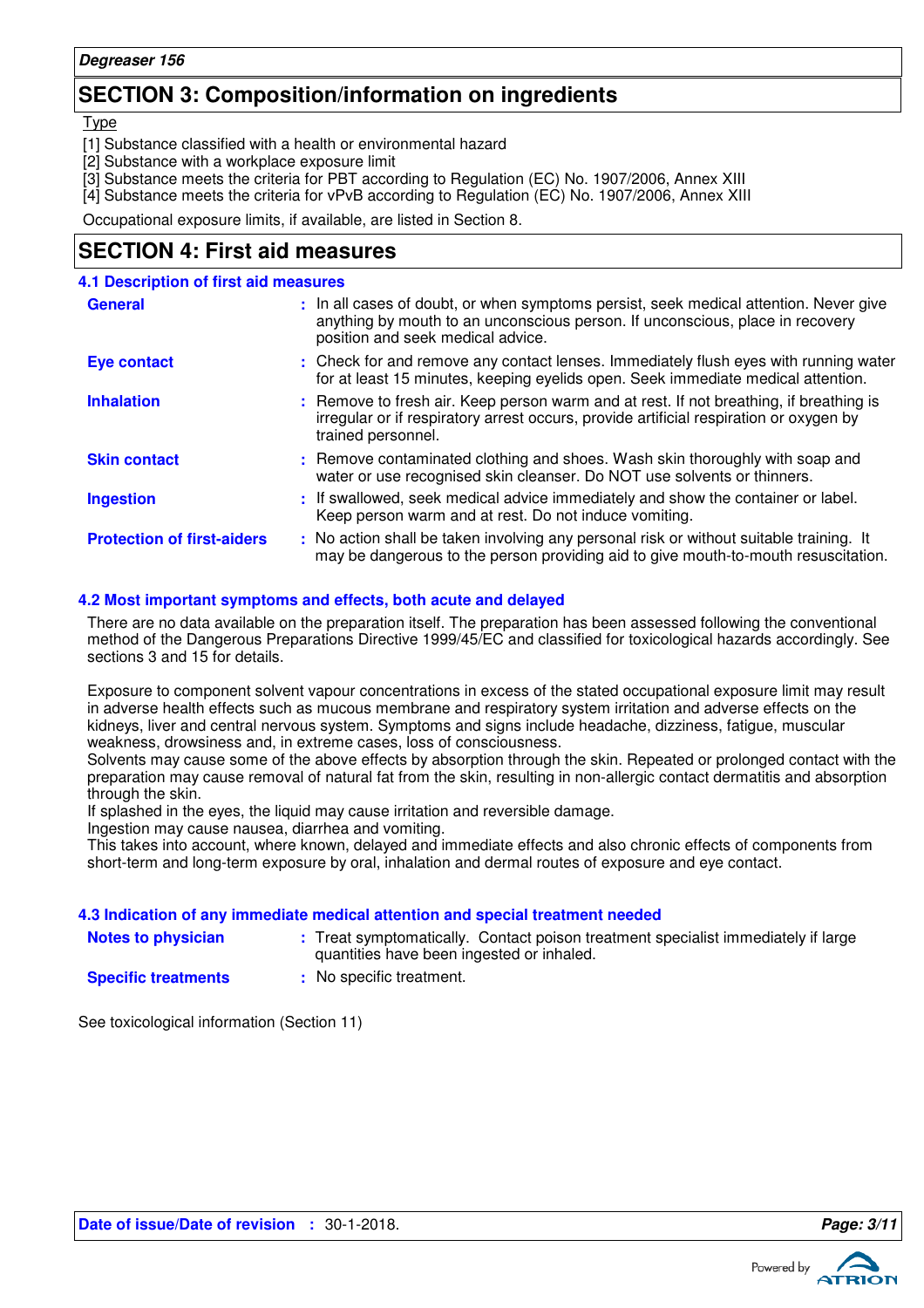## **SECTION 5: Firefighting measures**

| 5.1 Extinguishing media                                   |                                                                                                                              |
|-----------------------------------------------------------|------------------------------------------------------------------------------------------------------------------------------|
| <b>Suitable extinguishing</b><br>media                    | : Recommended: alcohol-resistant foam, CO <sub>2</sub> , powders, water spray.                                               |
| <b>Unsuitable extinguishing</b><br>media                  | : Do not use water jet.                                                                                                      |
| 5.2 Special hazards arising from the substance or mixture |                                                                                                                              |
| <b>Hazards from the</b><br>substance or mixture           | : Fire will produce dense black smoke. Exposure to decomposition products may<br>cause a health hazard.                      |
| <b>Hazardous thermal</b><br>decomposition products        | : Decomposition products may include the following materials: carbon monoxide,<br>carbon dioxide, smoke, oxides of nitrogen. |
| <b>5.3 Advice for firefighters</b>                        |                                                                                                                              |
| <b>Special protective actions</b><br>for fire-fighters    | : Cool closed containers exposed to fire with water. Do not release runoff from fire to<br>drains or watercourses.           |
| <b>Special protective</b><br>equipment for fire-fighters  | : Appropriate breathing apparatus may be required.                                                                           |

### **SECTION 6: Accidental release measures**

|                                                                        | 6.1 Personal precautions, protective equipment and emergency procedures                                                                                                                                                                                                            |
|------------------------------------------------------------------------|------------------------------------------------------------------------------------------------------------------------------------------------------------------------------------------------------------------------------------------------------------------------------------|
| For non-emergency<br>personnel                                         | : Exclude sources of ignition and ventilate the area. Avoid breathing vapour or mist.<br>Refer to protective measures listed in sections 7 and 8.                                                                                                                                  |
| For emergency responders                                               | : If specialised clothing is required to deal with the spillage, take note of any<br>information in Section 8 on suitable and unsuitable materials. See also the<br>information in "For non-emergency personnel".                                                                  |
| <b>6.2 Environmental</b><br>precautions                                | : Do not allow to enter drains or watercourses. If the product contaminates lakes,<br>rivers, or sewers, inform the appropriate authorities in accordance with local<br>regulations.                                                                                               |
| <b>6.3 Methods and materials</b><br>for containment and<br>cleaning up | : Contain and collect spillage with non-combustible, absorbent material e.g. sand,<br>earth, vermiculite or diatomaceous earth and place in container for disposal<br>according to local regulations (see section 13). Preferably clean with a detergent.<br>Avoid using solvents. |
| 6.4 Reference to other<br><b>sections</b>                              | : See Section 1 for emergency contact information.<br>See Section 8 for information on appropriate personal protective equipment.<br>See Section 13 for additional waste treatment information.                                                                                    |

### **SECTION 7: Handling and storage**

The information in this section contains generic advice and guidance. The list of Identified Uses in Section 1 should be consulted for any available use-specific information provided in the Exposure Scenario(s).

| <b>7.1 Precautions for safe</b><br>handling        | : Prevent the creation of flammable or explosive concentrations of vapours in air and<br>avoid vapour concentrations higher than the occupational exposure limits.<br>In addition, the product should only be used in areas from which all naked lights and<br>other sources of ignition have been excluded. Electrical equipment should be<br>protected to the appropriate standard.<br>To dissipate static electricity during transfer, earth drum and connect to receiving<br>container with bonding strap. Operators should wear antistatic footwear and clothing<br>and floors should be of the conducting type.<br>Keep away from heat, sparks and flame. No sparking tools should be used.<br>Avoid contact with skin and eyes. Avoid the inhalation of dust, particulates, spray or<br>mist arising from the application of this preparation. Avoid inhalation of dust from |            |
|----------------------------------------------------|-------------------------------------------------------------------------------------------------------------------------------------------------------------------------------------------------------------------------------------------------------------------------------------------------------------------------------------------------------------------------------------------------------------------------------------------------------------------------------------------------------------------------------------------------------------------------------------------------------------------------------------------------------------------------------------------------------------------------------------------------------------------------------------------------------------------------------------------------------------------------------------|------------|
| <b>Date of issue/Date of revision : 30-1-2018.</b> |                                                                                                                                                                                                                                                                                                                                                                                                                                                                                                                                                                                                                                                                                                                                                                                                                                                                                     | Page: 4/11 |

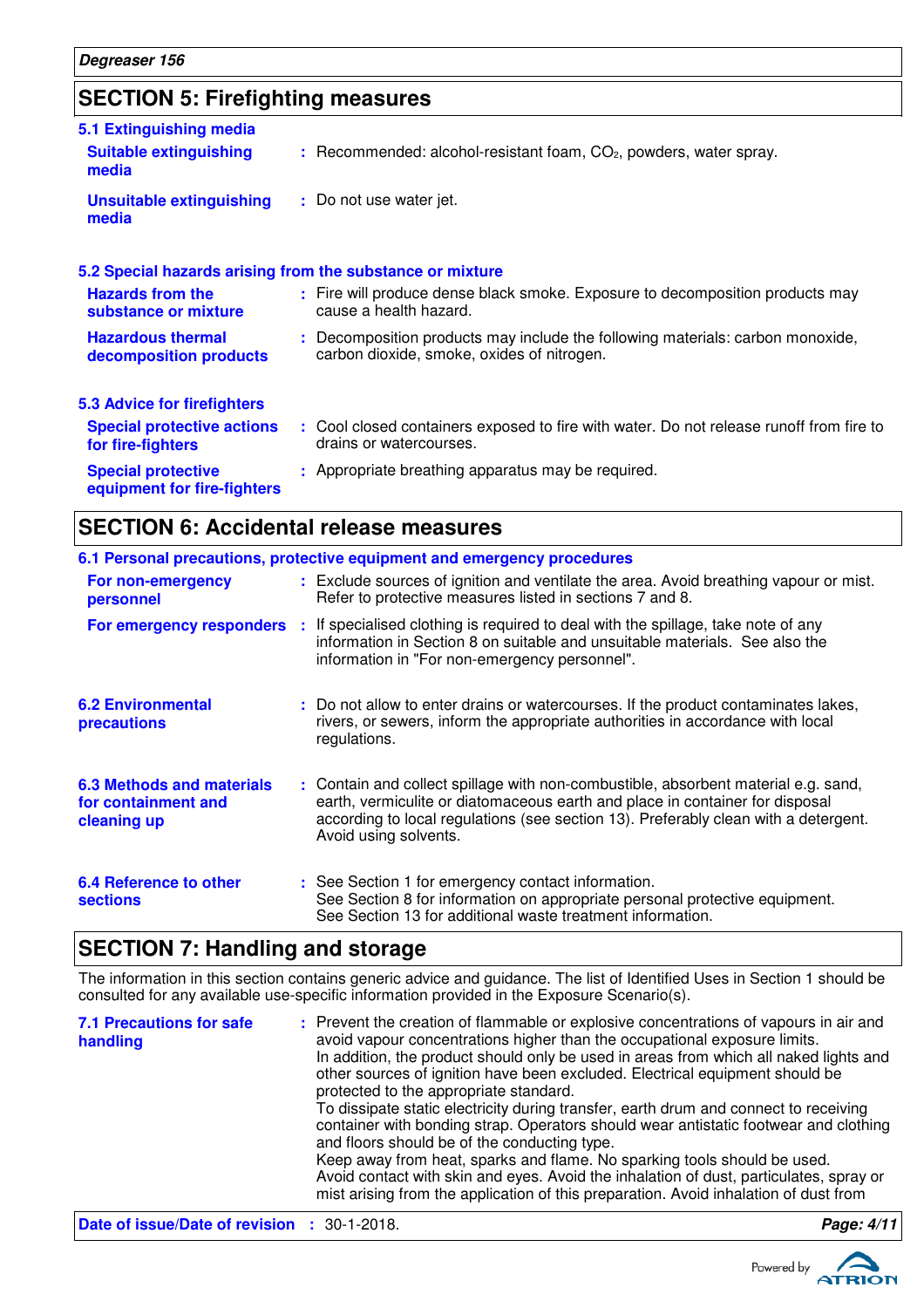### **SECTION 7: Handling and storage**

|                                                                                                            | sanding.<br>Eating, drinking and smoking should be prohibited in areas where this material is<br>handled, stored and processed.<br>Put on appropriate personal protective equipment (see Section 8).<br>Never use pressure to empty. Container is not a pressure vessel.<br>Always keep in containers made from the same material as the original one.<br>Comply with the health and safety at work laws.<br>Information on fire and explosion protection<br>Vapours are heavier than air and may spread along floors. Vapours may form<br>explosive mixtures with air. |
|------------------------------------------------------------------------------------------------------------|-------------------------------------------------------------------------------------------------------------------------------------------------------------------------------------------------------------------------------------------------------------------------------------------------------------------------------------------------------------------------------------------------------------------------------------------------------------------------------------------------------------------------------------------------------------------------|
| <b>7.2 Conditions for safe</b><br>storage, including any<br>incompatibilities                              | : Store in accordance with local regulations.<br>Notes on joint storage<br>Keep away from: oxidising agents, strong alkalis, strong acids.<br>Additional information on storage conditions<br>Observe label precautions. Store in a dry, cool and well-ventilated area. Keep away<br>from heat and direct sunlight. Keep away from sources of ignition. No smoking.<br>Prevent unauthorised access. Containers that have been opened must be carefully<br>resealed and kept upright to prevent leakage.                                                                 |
| 7.3 Specific end use(s)<br><b>Recommendations</b><br><b>Industrial sector specific</b><br><b>solutions</b> | : Not available.<br>: Not available.                                                                                                                                                                                                                                                                                                                                                                                                                                                                                                                                    |

### **SECTION 8: Exposure controls/personal protection**

The information in this section contains generic advice and guidance. The list of Identified Uses in Section 1 should be consulted for any available use-specific information provided in the Exposure Scenario(s).

#### **8.1 Control parameters**

| <b>Occupational exposure limits</b> |  |
|-------------------------------------|--|
| No exposure limit value known.      |  |

**Recommended monitoring :** Not applicable **procedures**

#### **Derived effect levels**

No DELs available.

#### **Predicted effect concentrations**

No PECs available.

| <b>8.2 Exposure controls</b>                         |                                                                                                                                                                                                                                                                                                                                                                                                   |
|------------------------------------------------------|---------------------------------------------------------------------------------------------------------------------------------------------------------------------------------------------------------------------------------------------------------------------------------------------------------------------------------------------------------------------------------------------------|
| <b>Appropriate engineering</b><br>controls           | : Provide adequate ventilation. Where reasonably practicable, this should be achieved<br>by the use of local exhaust ventilation and good general extraction. If these are not<br>sufficient to maintain concentrations of particulates and solvent vapours below the<br>OEL, suitable respiratory protection must be worn.                                                                       |
| <b>Individual protection measures</b>                |                                                                                                                                                                                                                                                                                                                                                                                                   |
| <b>Hygiene measures</b>                              | : Wash hands, forearms and face thoroughly after handling chemical products, before<br>eating, smoking and using the lavatory and at the end of the working period.<br>Appropriate techniques should be used to remove potentially contaminated clothing.<br>Wash contaminated clothing before reusing. Ensure that eyewash stations and<br>safety showers are close to the workstation location. |
| <b>Eye/face protection</b><br><b>Skin protection</b> | : Wear safety glasses with side protection in accordance with EN 166.                                                                                                                                                                                                                                                                                                                             |

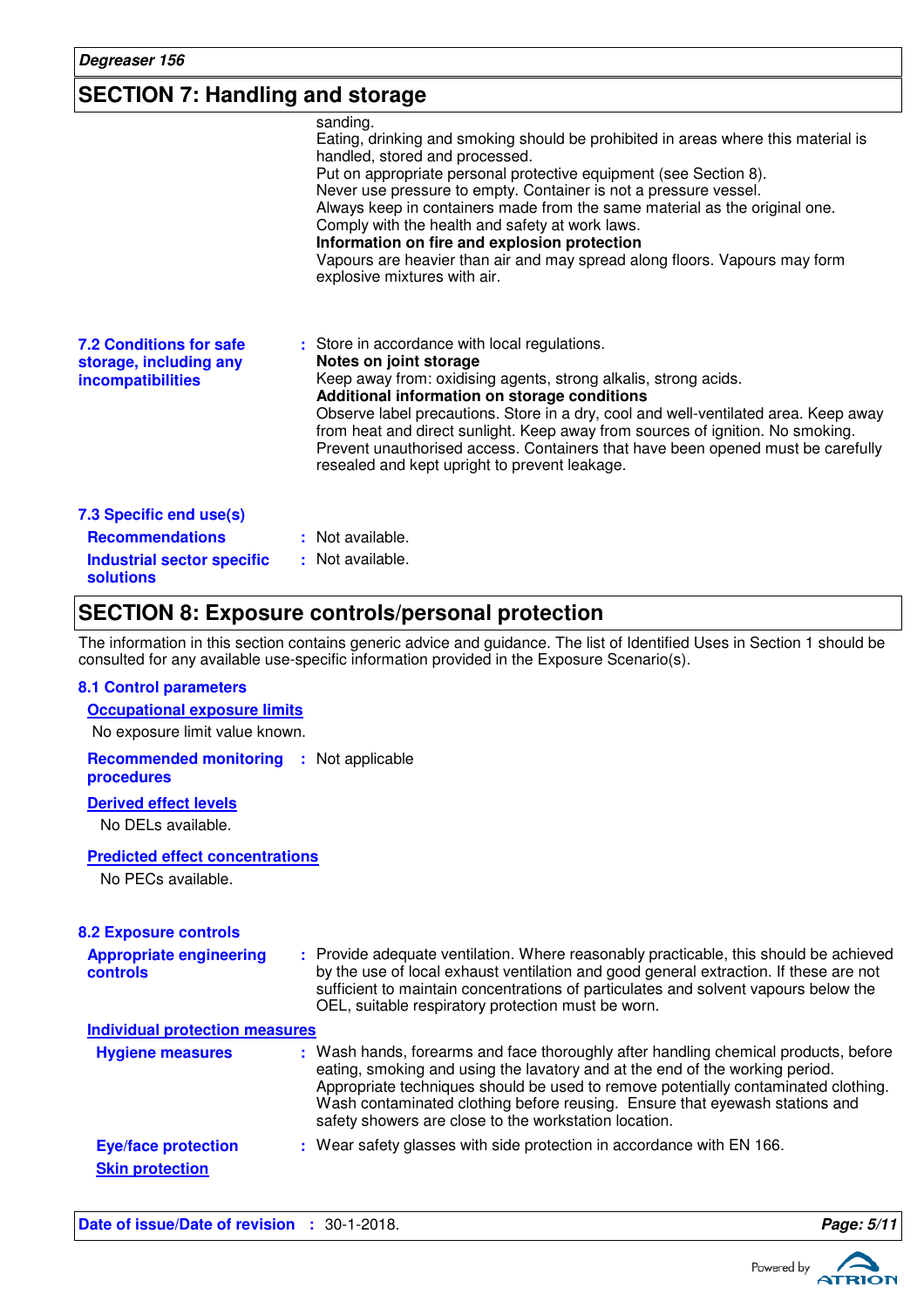### **SECTION 8: Exposure controls/personal protection**

| <b>Hand protection</b>                    | : Barrier creams may help to protect the exposed areas of the skin but should not be<br>applied once exposure has occurred.                                                                                                                                                    |
|-------------------------------------------|--------------------------------------------------------------------------------------------------------------------------------------------------------------------------------------------------------------------------------------------------------------------------------|
| <b>Gloves</b>                             | : Wear suitable gloves tested to EN374. The quality of the chemical-resistant<br>protective gloves must be chosen as a function of the specific workplace<br>concentrations and quantity of hazardous substances. Wear protective gloves: nitrile<br>, polyvinyl alcohol (PVA) |
|                                           | The recommendation for the type or types of glove to use when handling this product<br>is based on information from the following source:                                                                                                                                      |
|                                           | The user must check that the final choice of type of glove selected for handling this<br>product is the most appropriate and takes into account the particular conditions of<br>use, as included in the user's risk assessment.                                                |
| <b>Body protection</b>                    | : Personnel should wear antistatic clothing made of natural fibres or of high-<br>temperature-resistant synthetic fibres.                                                                                                                                                      |
| <b>Other skin protection</b>              | : Appropriate footwear and any additional skin protection measures should be<br>selected based on the task being performed and the risks involved and should be<br>approved by a specialist before handling this product.                                                      |
| <b>Respiratory protection</b>             | : If workers are exposed to concentrations above the exposure limit, they must use<br>appropriate, certified respirators.                                                                                                                                                      |
| <b>Environmental exposure</b><br>controls | : Do not allow to enter drains or watercourses.                                                                                                                                                                                                                                |

### **SECTION 9: Physical and chemical properties**

#### **Initial boiling point and boiling : 180 to 217°C Physical state Melting point/freezing point range Vapour pressure Relative density Vapour density Solubility(ies)** Liquid. **:** <-20°C **:** 0,8 **:** >1 [Air = 1] **:** 0,05 kPa [20°C] **:** : Insoluble in the following materials: cold water and hot water. **Odour pH Colour** : Clear. **Evaporation rate**  $\qquad \qquad$  : 0,025 (butyl acetate = 1) **Auto-ignition temperature Flash point** >200°C **:** Closed cup: >62°C **:** Lower: 0,6% **:** Upper: 7% Not available. **:** 5,5 to 7,2 **:** Not available. **: Viscosity Constitution Constitution Constitution Constitution Constitution Constitution Constitution Constitution Constitution Constitution Constitution Constitution Constitution Constitution Constitution Constitution C** Kinematic  $(40^{\circ}$ C $):$  <0,07 cm<sup>2</sup>/s **Odour threshold Partition coefficient: noctanol/water Upper/lower flammability or explosive limits Explosive properties :** : Not available. **9.1 Information on basic physical and chemical properties Appearance Burning time** : Not applicable. **Burning rate contract to the CO contract is Not applicable. Decomposition temperature :** Not available. **Flammability (solid, gas) :** Not available.

**Date of issue/Date of revision :** 30-1-2018. **Page: 6/11**

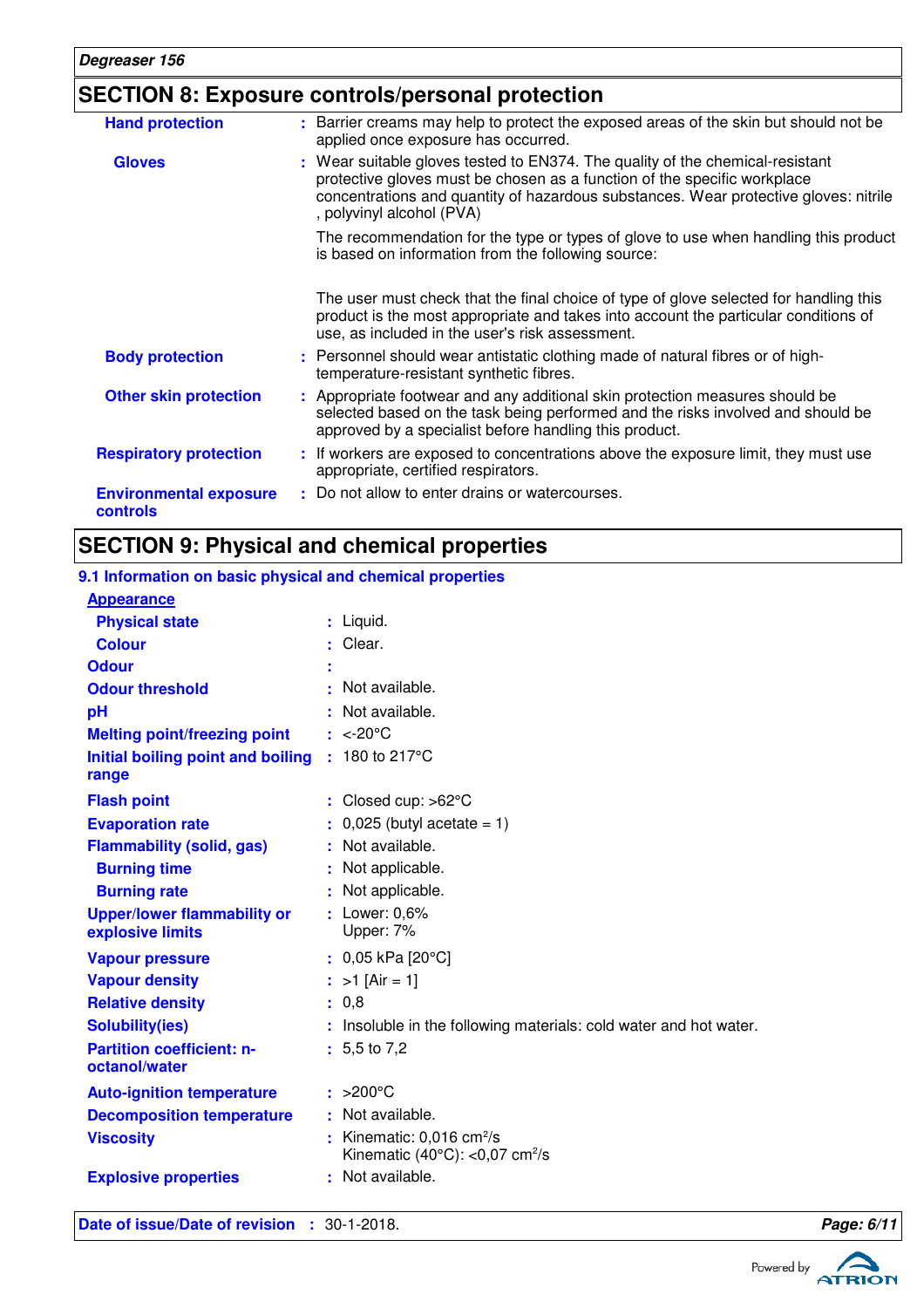### **SECTION 9: Physical and chemical properties**

**Oxidising properties : Not available.** 

#### **9.2 Other information**

No additional information.

| <b>SECTION 10: Stability and reactivity</b>     |                                                                                                                                     |
|-------------------------------------------------|-------------------------------------------------------------------------------------------------------------------------------------|
| <b>10.1 Reactivity</b>                          | : No specific test data related to reactivity available for this product or its ingredients.                                        |
| <b>10.2 Chemical stability</b>                  | : Stable under recommended storage and handling conditions (see section 7).                                                         |
| 10.3 Possibility of<br>hazardous reactions      | : Under normal conditions of storage and use, hazardous reactions will not occur.                                                   |
| <b>10.4 Conditions to avoid</b>                 | : When exposed to high temperatures may produce hazardous decomposition<br>products.                                                |
| 10.5 Incompatible materials                     | : Keep away from the following materials to prevent strong exothermic reactions:<br>oxidising agents, strong alkalis, strong acids. |
| <b>10.6 Hazardous</b><br>decomposition products | : Under normal conditions of storage and use, hazardous decomposition products<br>should not be produced.                           |

### **SECTION 11: Toxicological information**

#### **11.1 Information on toxicological effects**

There are no data available on the preparation itself. The preparation has been assessed following the conventional method of the Dangerous Preparations Directive 1999/45/EC and classified for toxicological hazards accordingly. See sections 3 and 15 for details.

Exposure to component solvent vapour concentrations in excess of the stated occupational exposure limit may result in adverse health effects such as mucous membrane and respiratory system irritation and adverse effects on the kidneys, liver and central nervous system. Symptoms and signs include headache, dizziness, fatigue, muscular weakness, drowsiness and, in extreme cases, loss of consciousness.

Solvents may cause some of the above effects by absorption through the skin. Repeated or prolonged contact with the preparation may cause removal of natural fat from the skin, resulting in non-allergic contact dermatitis and absorption through the skin.

If splashed in the eyes, the liquid may cause irritation and reversible damage.

Ingestion may cause nausea, diarrhea and vomiting.

This takes into account, where known, delayed and immediate effects and also chronic effects of components from short-term and long-term exposure by oral, inhalation and dermal routes of exposure and eye contact.

#### **Acute toxicity**

| <b>Product/ingredient name</b>              | <b>Result</b>                 | <b>Species</b> | <b>Dose</b> | <b>Exposure</b>          |
|---------------------------------------------|-------------------------------|----------------|-------------|--------------------------|
| Naphtha (petroleum),<br>hydrotreated heavy  | <b>LC50 Inhalation Vapour</b> | Rat            | 8500 mg/m3  | 4 hours                  |
|                                             | LD50 Oral                     | Rat            | $>6$ g/kg   |                          |
| Alkanes, C9-12-iso-                         | LD50 Oral                     | Rat            | $>10$ g/kg  | $\overline{\phantom{a}}$ |
| <b>Conclusion/Summary</b>                   | : Not available.              |                |             |                          |
| <b>Acute toxicity estimates</b>             |                               |                |             |                          |
| Not available.                              |                               |                |             |                          |
| <b>Irritation/Corrosion</b>                 |                               |                |             |                          |
| <b>Conclusion/Summary</b>                   | : Not available.              |                |             |                          |
| <b>Sensitisation</b>                        |                               |                |             |                          |
| <b>Conclusion/Summary</b>                   | : Not available.              |                |             |                          |
| Date of issue/Date of revision : 30-1-2018. |                               |                |             | Page: 7/11               |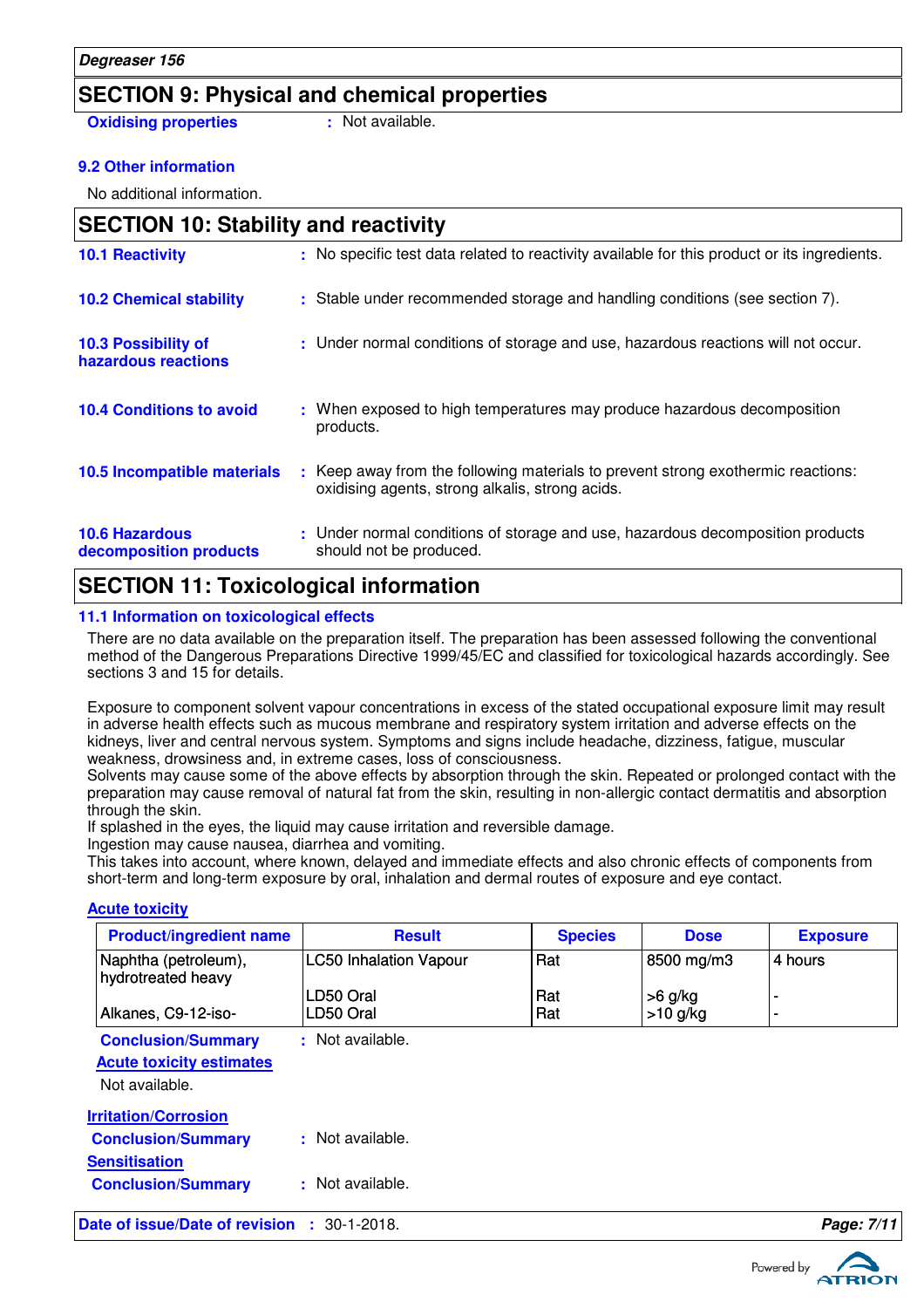### **SECTION 11: Toxicological information**

| <b>Mutagenicity</b>                                     |                      |
|---------------------------------------------------------|----------------------|
| <b>Conclusion/Summary</b>                               | : Not available.     |
| <b>Carcinogenicity</b>                                  |                      |
| <b>Conclusion/Summary</b>                               | $\pm$ Not available. |
| <b>Reproductive toxicity</b>                            |                      |
| <b>Conclusion/Summary</b>                               | : Not available.     |
| <b>Teratogenicity</b>                                   |                      |
| <b>Conclusion/Summary</b>                               | : Not available.     |
| <b>Specific target organ toxicity (single exposure)</b> |                      |
| Not available.                                          |                      |
|                                                         |                      |

**Specific target organ toxicity (repeated exposure)** Not available.

#### **Aspiration hazard**

| <b>Product/ingredient name</b> | <b>Result</b>                         |
|--------------------------------|---------------------------------------|
| Alkanes, C11-15-iso-           | <b>ASPIRATION HAZARD - Category 1</b> |
| Alkanes, C9-12-iso-            | <b>ASPIRATION HAZARD - Category 1</b> |

**Other information :** : Not available.

### **SECTION 12: Ecological information**

#### **12.1 Toxicity**

There are no data available on the preparation itself. Do not allow to enter drains or watercourses.

The preparation has been assessed following the conventional method of the Dangerous Preparations Directive 1999/45/EC and is not classified as dangerous for the environment but contains a substance or substances dangerous for the environment. See section 2 for details.

| <b>Product/ingredient name</b>             | <b>Result</b>           | <b>Species</b>                | <b>Exposure</b> |
|--------------------------------------------|-------------------------|-------------------------------|-----------------|
| Naphtha (petroleum),<br>hydrotreated heavy | Acute $LC50 > 100$ mg/l | Algae - Crustacean (amphipod) | 96 hours        |
|                                            | Acute LC50 >100 mg/l    | Fish - Regenboog forel        | 96 hours        |
|                                            | Alberta - Alberta La    |                               |                 |

**Conclusion/Summary :** Not available.

#### **12.2 Persistence and degradability**

**Conclusion/Summary :** Not available.

| <b>Product/ingredient name</b>             | <b>Aquatic half-life</b> | <b>Photolysis</b> | Biodegradability |
|--------------------------------------------|--------------------------|-------------------|------------------|
| Naphtha (petroleum),<br>hydrotreated heavy |                          |                   | Inherent         |

#### **12.3 Bioaccumulative potential**

| <b>Product/ingredient name</b>             | <b>ILogP</b> <sub>ow</sub> | <b>BCF</b>   | <b>Potential</b> |
|--------------------------------------------|----------------------------|--------------|------------------|
| Naphtha (petroleum),<br>hydrotreated heavy | 5.5 to 7.2                 | l 10 to 2500 | high             |

| <b>12.4 Mobility in soil</b><br><b>Soil/water partition</b><br>coefficient $(K_{oc})$ | : Not available. |            |
|---------------------------------------------------------------------------------------|------------------|------------|
| <b>Mobility</b>                                                                       | : Not available. |            |
| Date of issue/Date of revision : 30-1-2018.                                           |                  | Page: 8/11 |

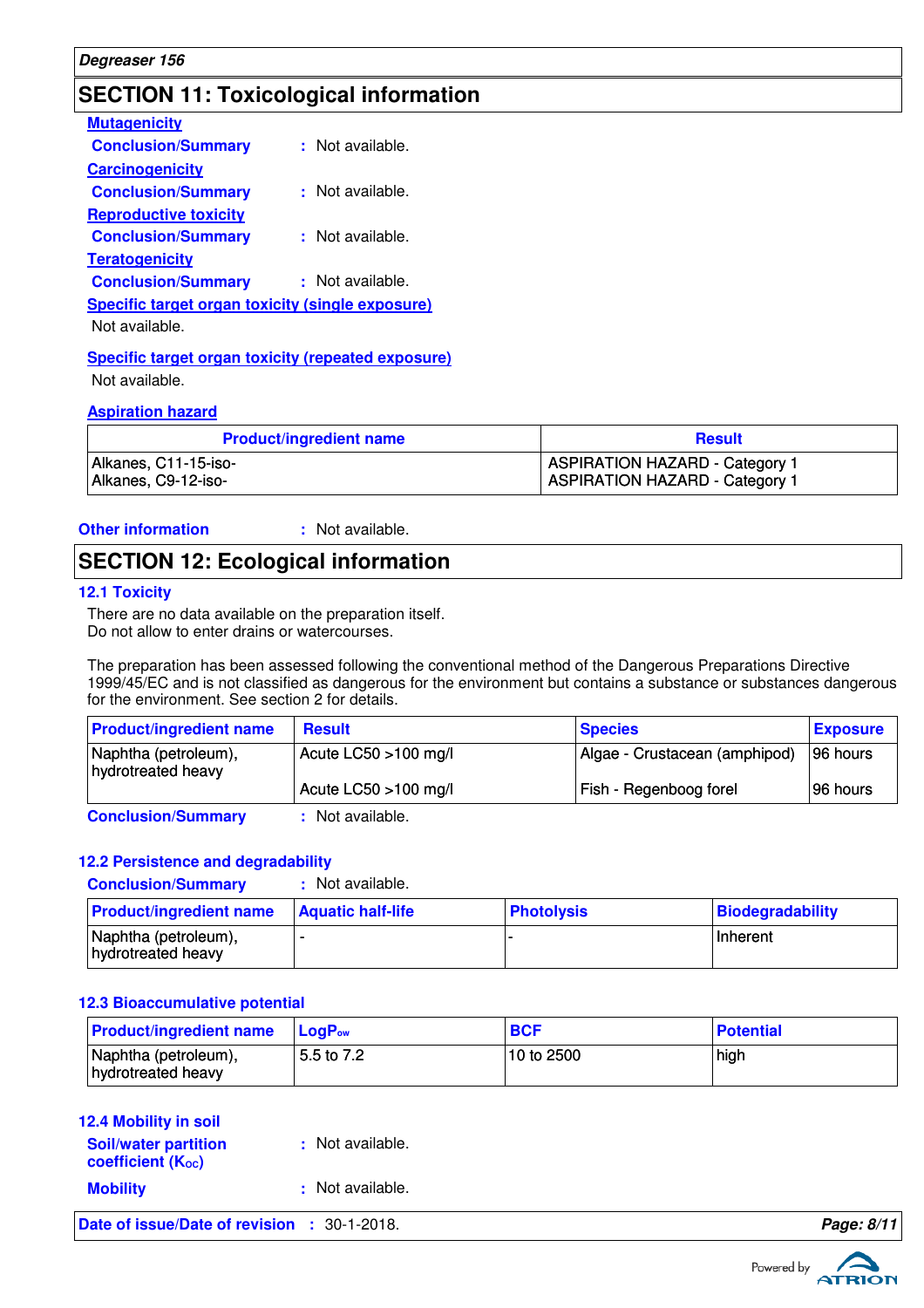### **SECTION 12: Ecological information**

### **12.5 Results of PBT and vPvB assessment**

| <b>PBT</b> | : Not applicable. |
|------------|-------------------|
| vPvB       | : Not applicable. |

**12.6 Other adverse effects** : No known significant effects or critical hazards.

### **SECTION 13: Disposal considerations**

The information in this section contains generic advice and guidance. The list of Identified Uses in Section 1 should be consulted for any available use-specific information provided in the Exposure Scenario(s).

Do not allow to enter drains or watercourses.

Dispose of according to all federal, state and local applicable regulations.

#### **13.1 Waste treatment methods**

| <b>Product</b>             |                                                                                                                                                                                                                                                                                                                                                                                                                                                                                                                                                               |
|----------------------------|---------------------------------------------------------------------------------------------------------------------------------------------------------------------------------------------------------------------------------------------------------------------------------------------------------------------------------------------------------------------------------------------------------------------------------------------------------------------------------------------------------------------------------------------------------------|
| <b>Methods of disposal</b> | : The generation of waste should be avoided or minimised wherever possible.<br>Significant quantities of waste product residues should not be disposed of via the<br>foul sewer but processed in a suitable effluent treatment plant. Dispose of surplus<br>and non-recyclable products via a licensed waste disposal contractor. Disposal of<br>this product, solutions and any by-products should at all times comply with the<br>requirements of environmental protection and waste disposal legislation and any<br>regional local authority requirements. |
| <b>Hazardous waste</b>     | : The classification of the product may meet the criteria for a hazardous waste.                                                                                                                                                                                                                                                                                                                                                                                                                                                                              |
| <b>Packaging</b>           |                                                                                                                                                                                                                                                                                                                                                                                                                                                                                                                                                               |
| <b>Methods of disposal</b> | : The generation of waste should be avoided or minimised wherever possible. Waste<br>packaging should be recycled. Incineration or landfill should only be considered<br>when recycling is not feasible.                                                                                                                                                                                                                                                                                                                                                      |
| <b>Special precautions</b> | : This material and its container must be disposed of in a safe way. Care should be<br>taken when handling emptied containers that have not been cleaned or rinsed out.<br>Empty containers or liners may retain some product residues. Avoid dispersal of<br>spilt material and runoff and contact with soil, waterways, drains and sewers.                                                                                                                                                                                                                  |

|  |  |  | <b>SECTION 14: Transport information</b> |
|--|--|--|------------------------------------------|
|--|--|--|------------------------------------------|

|                                           | <b>ADR/RID</b> | <b>ADN/ADNR</b> | <b>IMDG</b>    | <b>IATA</b>    |
|-------------------------------------------|----------------|-----------------|----------------|----------------|
| 14.1 UN number                            | Not regulated. | Not regulated.  | Not regulated. | Not regulated. |
| 14.2 UN proper<br>shipping name           | $\overline{a}$ |                 |                |                |
| <b>14.3 Transport</b><br>hazard class(es) | $\overline{a}$ | 9               |                |                |
| 14.4 Packing<br>group                     |                |                 |                |                |
| 14.5<br><b>Environmental</b><br>hazards   | No.            | No.             | No.            | No.            |
|                                           |                |                 |                |                |
|                                           |                |                 |                |                |

**Date of issue/Date of revision :** 30-1-2018. **Page: 9/11**

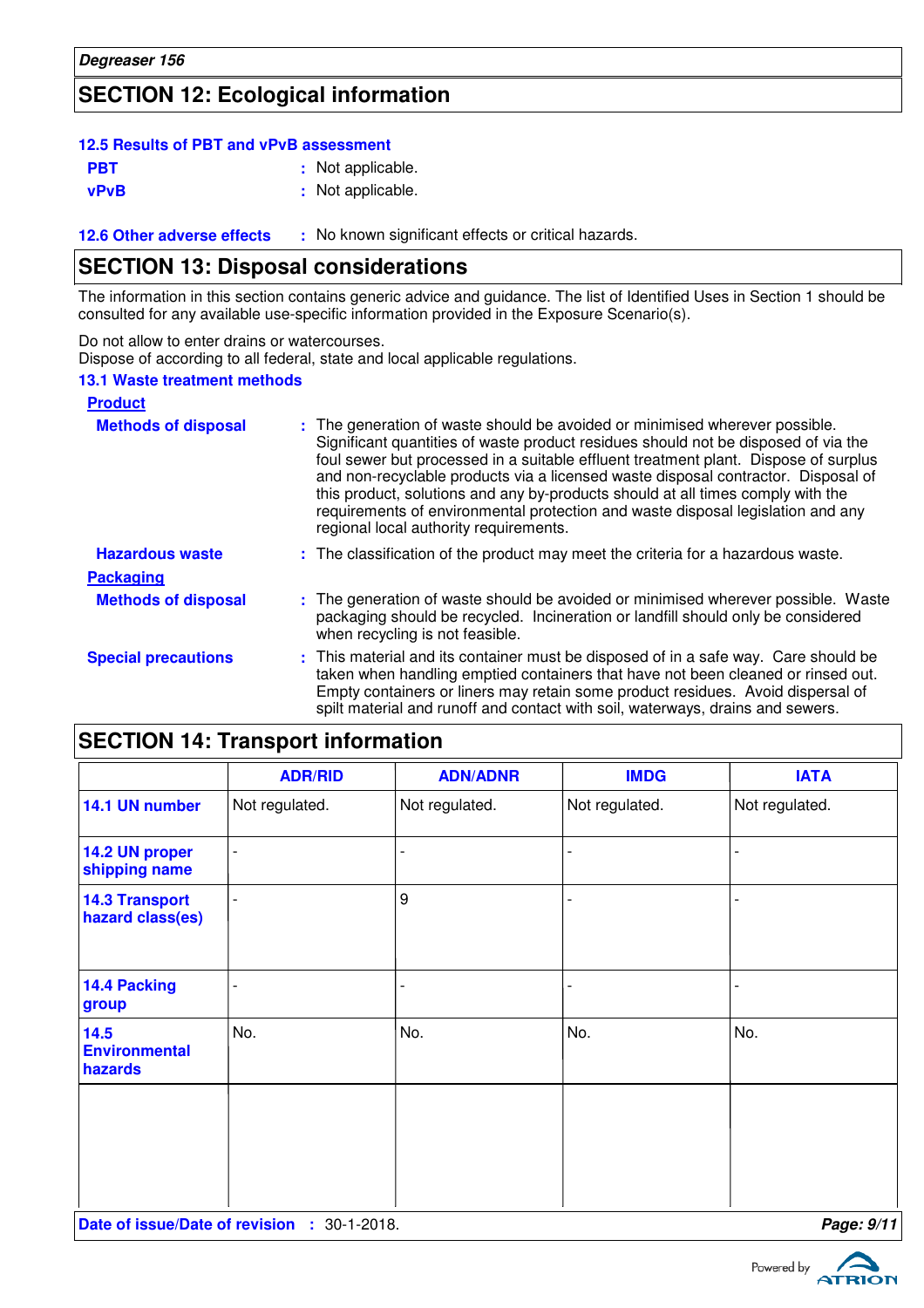### **SECTION 14: Transport information**

| 14.6 Special<br>precautions for<br><b>user</b> | <b>Transport within</b><br>user's premises:<br>always transport in<br>closed containers that<br>are upright and<br>secure. Ensure that<br>persons transporting<br>the product know what<br>accident or spillage. | <b>Transport within</b><br>user's premises:<br>always transport in<br>closed containers that<br>are upright and<br>secure. Ensure that<br>persons transporting<br>the product know what<br>to do in the event of an $\vert$ to do in the event of an<br>accident or spillage. | <b>Transport within</b><br>user's premises:<br>always transport in<br>closed containers that<br>are upright and<br>secure. Ensure that<br>persons transporting<br>the product know what<br>accident or spillage. | <b>Transport within</b><br>user's premises:<br>always transport in<br>closed containers that<br>are upright and<br>secure. Ensure that<br>persons transporting<br>the product know what<br>to do in the event of an to do in the event of an<br>accident or spillage. |
|------------------------------------------------|------------------------------------------------------------------------------------------------------------------------------------------------------------------------------------------------------------------|-------------------------------------------------------------------------------------------------------------------------------------------------------------------------------------------------------------------------------------------------------------------------------|------------------------------------------------------------------------------------------------------------------------------------------------------------------------------------------------------------------|-----------------------------------------------------------------------------------------------------------------------------------------------------------------------------------------------------------------------------------------------------------------------|
| <b>Additional</b><br>information               |                                                                                                                                                                                                                  |                                                                                                                                                                                                                                                                               |                                                                                                                                                                                                                  |                                                                                                                                                                                                                                                                       |

**14.7 Transport in bulk according to Annex II of MARPOL 73/78 and the IBC Code :** Not available.

### **SECTION 15: Regulatory information**

**15.1 Safety, health and environmental regulations/legislation specific for the substance or mixture**

| EU Regulation (EC) No. 1907/2006 (REACH)                                                                                    |                                                                                                                                                                                                                                                                                                     |
|-----------------------------------------------------------------------------------------------------------------------------|-----------------------------------------------------------------------------------------------------------------------------------------------------------------------------------------------------------------------------------------------------------------------------------------------------|
|                                                                                                                             | Annex XIV - List of substances subject to authorisation                                                                                                                                                                                                                                             |
| <b>Substances of very high concern</b>                                                                                      |                                                                                                                                                                                                                                                                                                     |
| None of the components are listed.                                                                                          |                                                                                                                                                                                                                                                                                                     |
| on the manufacture,<br>placing on the market and<br>use of certain dangerous<br>substances, mixtures and<br><b>articles</b> | <b>Annex XVII - Restrictions :</b> Restricted to professional users.                                                                                                                                                                                                                                |
| <b>Other EU regulations</b>                                                                                                 |                                                                                                                                                                                                                                                                                                     |
| <b>VOC for Ready-for-Use</b><br><b>Mixture</b>                                                                              | : Not applicable.                                                                                                                                                                                                                                                                                   |
| <b>Europe inventory</b>                                                                                                     | : All components are listed or exempted.                                                                                                                                                                                                                                                            |
| <b>Black List Chemicals</b>                                                                                                 | : Not listed                                                                                                                                                                                                                                                                                        |
| <b>Priority List Chemicals</b>                                                                                              | : Not listed                                                                                                                                                                                                                                                                                        |
| <b>Integrated pollution</b><br>prevention and control<br>list (IPPC) - Air                                                  | : Not listed                                                                                                                                                                                                                                                                                        |
| <b>Integrated pollution</b><br>prevention and control<br>list (IPPC) - Water                                                | : Not listed                                                                                                                                                                                                                                                                                        |
| <b>Industrial use</b>                                                                                                       | : The information contained in this safety data sheet does not constitute the user's<br>own assessment of workplace risks, as required by other health and safety<br>legislation. The provisions of the national health and safety at work regulations apply<br>to the use of this product at work. |
| <b>International regulations</b><br><b>Chemical Weapons</b><br><b>Convention List Schedule I</b><br><b>Chemicals</b>        | : Not listed                                                                                                                                                                                                                                                                                        |